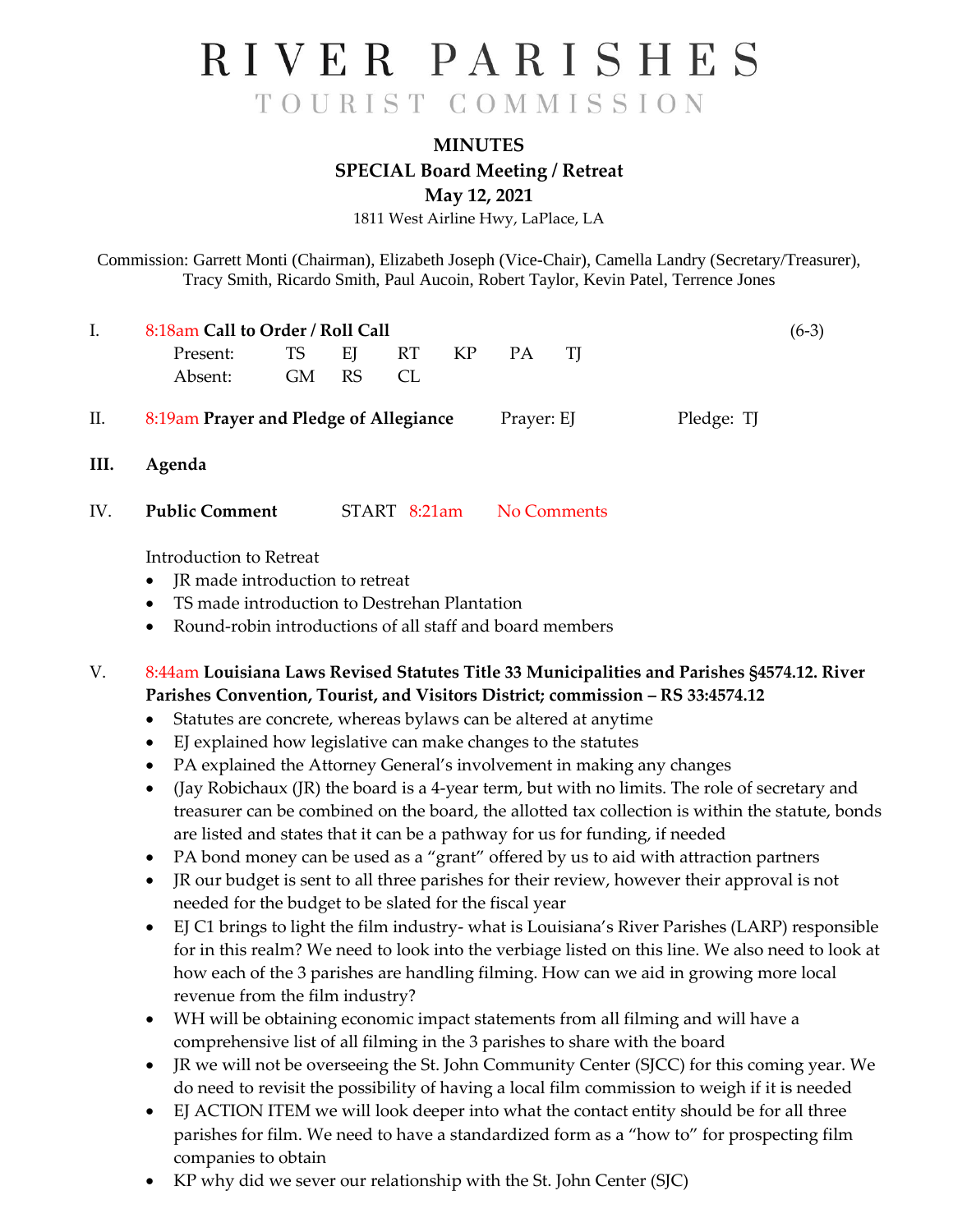- JR we did not elect to not continue our contact, St. John the Baptist Parish (SJBP) did not see the added value in our management of the center moving forward
- KP can we appeal this decision to not manage the center with the council. They need to see the benefits of utilizing it as a sound stage and see the economic impact of the center hosting film groups
- PA the center was originally designed as a sound stage and once hosted River Parishes Tourist Commission (RPTC) offices
- KP it would be best to bring this to the council
- EJ before making moves to the council, we need to collect hard data and prove the economic impact
- KP we need to obtain the full economic impact study that Willma Harvey (WH) is producing
- TS added that there is a fine line in running it as a film studio and also offering community benefits
- KP suggested that there be an expansion between REGALA gym and the library for a new proposed community center to allow for the SJCC to be for film
- JR asked that member of our board continue to work with SJBP and economic development to show added value of film
- JR B6 states that the board must meet at least once per quarter but not to exceed more than once a month for regularly scheduled meetings

### **VI.** 9:21am **By-Laws of the River Parishes Convention, Tourist, and Visitors Commission**

- JR many of the secretary/treasurer's duties are absorbed by members of the LARP staff. The chairman signs all checks and reports in on financial decisions. July will begin our new fiscal year. Due to article 6, we will not be meeting in July 2022. The chairman has the authority to grant a pardon on missed meetings by a board member. Proposed that meetings can be held on other dates and times, should the board choose to do so.
- KP thinks that 3 absences are an acceptable amount, but does understand that extenuating circumstances to arise and the pardon is a good plan from the chairman, if it needs to be granted
- EJ ACTION ITEM we should consider revisiting the bylaws to include the pardon ruling of the chairman on absences
- JR will provide verbiage of this new line in the bylaws for next board meeting

### **VII.** 9:37am **Vision and Mission Statements**

- JR / Kiki Mannear (KM) will be pushing out our mission statementss more through media channels, once new statement is made. Board needs to evaluate current verbiage to see if it still reflects our current growth plan for the organization
- EJ we can make a committee to evaluate the vision and mission statements. She would like input from all members on what they would like to see from this. She asked that Jay present his vision as well.

### **VIII.** 9:42am **Office Location**

• JR we have outgrown our current office space. Our lease is current 3k a month and we are also paying 60% of the building's utilities, taxes, and improvements/maintenance. If we stay and get a portable office added, it would be 25k initially for the building and our lease would increase to 5,000 a month. We should evaluate a new location on Belle Terre where rent would be 3k a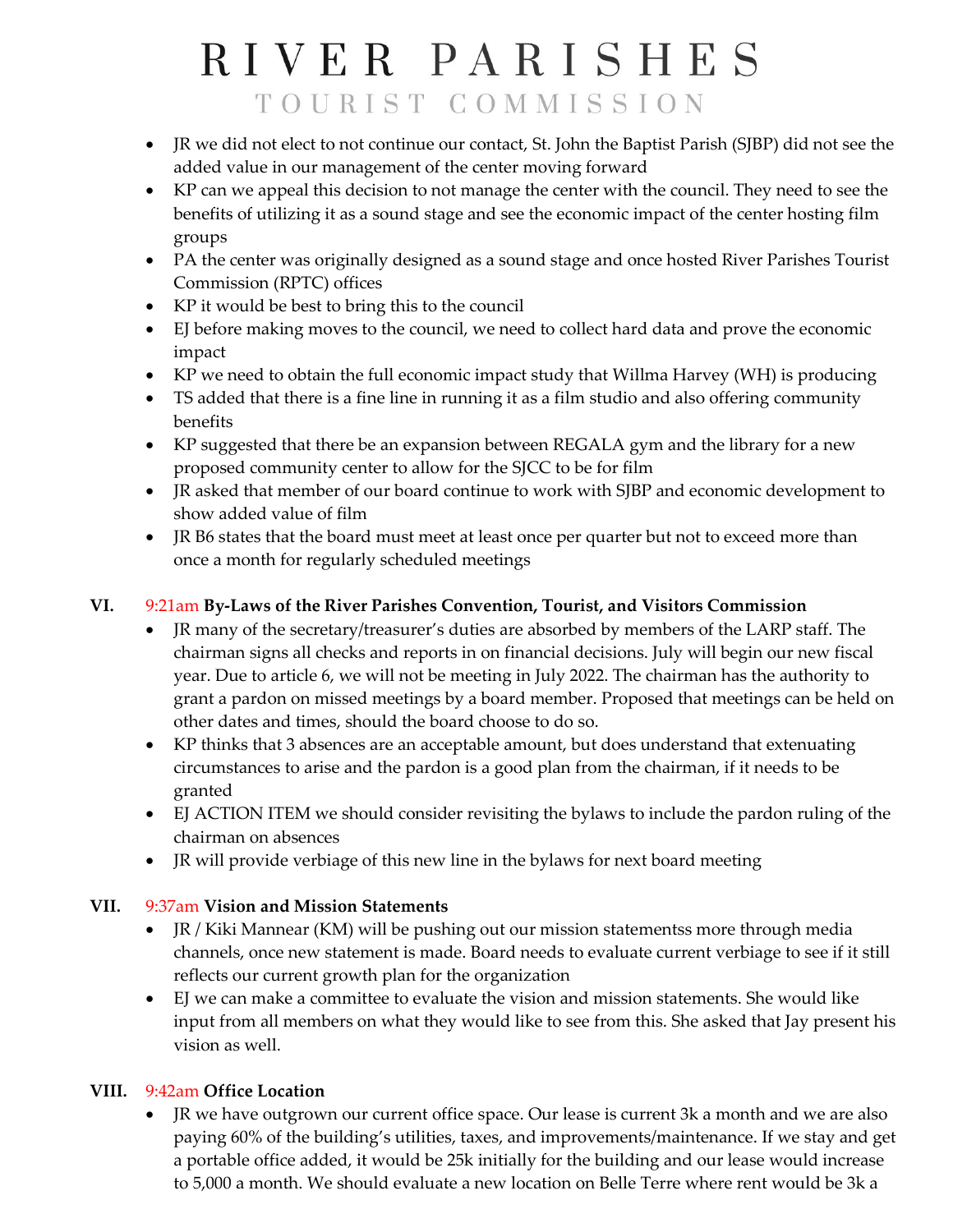month and would have offices for all staff members. The added costs would be for Wi-Fi, phones, and ac maintenance.

- KP where will Saint (bonfire alligator) go
- JR we can evaluate the cost to relocate him to our new facility, if approved
- TJ how long of a lease commitment will the new facility require
- JR it will be a three-year lease with some flexibility

## **IX. 5-Year Outlook for the Office & Visitors Centers**

### 10:06am LASTA

- JR money is not received on funding the LASTA project. It was approved by the house and will be headed to the Senate this week. The speaker of the House did make a motion that SJBP take the funds to distribute to Louisiana Steam Train Association (LASTA). SJBP declined to be the liaison and the funds will now source directly to LASTA. The train is still slated to be in Garyville. Port of South Louisiana cannot commit at this time fiscally to the project though their partnership will be needed. The train has been declared as Louisiana's Official Steam Train.
- EJ asked for clarity on how funds will be distributed
- JR the federal money will come to us and be distributed to LASTA through us, however the state funding will go to LASTA directly

10:18am American Cruise Lines

• JR Initially the dock project was placed on hold due to lack of financial backing. American Cruise lines reached out to LARP needing an additional dock in our region. They are on board with aiding to fund the dock and sent over impact studies for us to review. A meeting was held with St. James Parish (SJP) President and they are on board. We are hoping to secure additional funds from the state for this venture. We are looking to schedule a collective meeting with American Cruise lines to continue to talk over logistics

10:32am Visitors Centers

- JR Showed land map of potential new site for SJBP visitors center that will also become permanent home for LARP. This 2-story building will also feature interactive kiosks. He stated that we will be working on getting renderings made of the building and suggested using a company based out of St Charles Parish (SCP) for the initial rendering because of their status with government projects
- EJ we need to make an Request for Quote (RFQ) to go out for all companies to have a fair opportunity to be included in the rendering process
- JR ACTION ITEM will put together an RFQ to be sourced for the rendering project 10:51am Staffing
- JR is hoping to keep key members of staff in the new office space, to be built. Is also looking to move members of staff to each respective parish to work closely with their government staff. He hopes to add a staff member for SJP once the dock project progresses
- KP how will this work
- JR staff members will be assigned a parish to work from and will be responsible for maintaining strong partnerships with the businesses that are harbored within their assigned territory